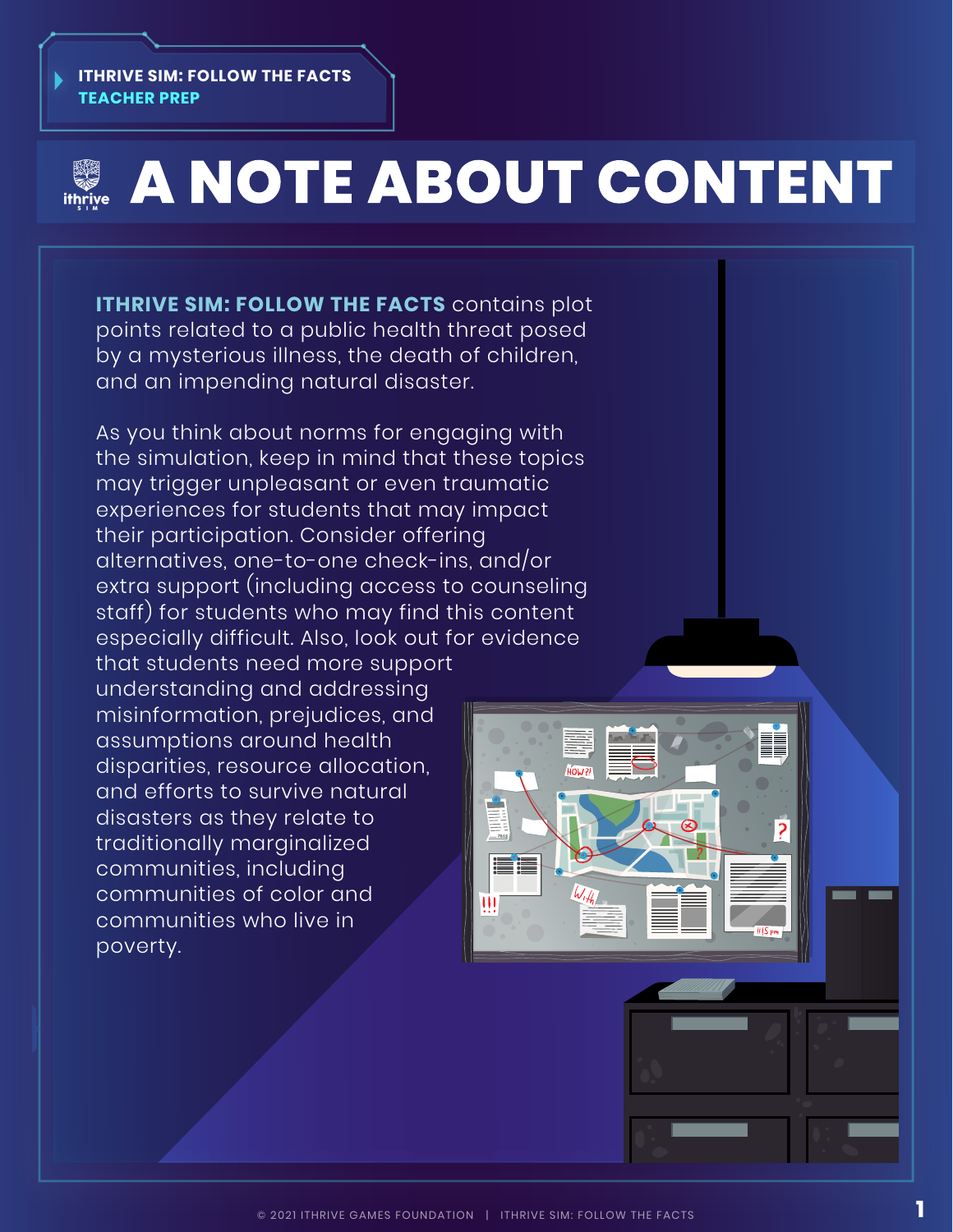#### **ITHRIVE SIM: FOLLOW THE FACTS TEACHER PREP**

# **TEACHER CHECKLIST 、<br>ithrive**

# PRE-SIM PREP: TEACHER (OUTSIDE OF CLASS) 45 MINUTES



- **REGISTER ON ITHRIVESIM.ORG (5 minutes)**: Create a facilitator account on [www.ithrivesim.org.](www.ithrivesim.org)
- **GATHER STUDENT ROSTER (5 minutes):** When setting up this simulation, you will be asked to input the first name of all students who'll be playing. This will be their **login ID**. Have your student roster available to upload names easily when the time comes.
- **SET UP THE SIMULATION (5 minutes)**: [Create a class](https://ithrivegames.notion.site/Create-a-Class-9b7fdede6e744da58ba7c1d27eb9d3da) and then create [a simulation session.](https://ithrivegames.notion.site/Create-a-Simulation-Session-d7e00b9e0e5e452e9e2ee7756182eca1)
- **REVIEW CHARACTER ROLES AND MATCH STUDENTS WHERE THEY BEST FIT (15 minutes)**: Review the notes and infortmation on each role in the simulation below and determine which student would be best suited for each position.

| <b>NAME OF</b><br><b>CHARACTER ROLE</b>                  | <b>LINK TO</b><br><b>CHARACTER PACKET</b> | <b>SPECIAL NOTES</b><br><b>FOR ASSIGNING</b>                                                                                                                                                                                            |
|----------------------------------------------------------|-------------------------------------------|-----------------------------------------------------------------------------------------------------------------------------------------------------------------------------------------------------------------------------------------|
| <b>NOLA POST</b><br><b>NEWS EDITOR</b>                   | bit.ly/3x8eHoV                            | This character oversees the news team. They<br>help set priorities and provide feedback on<br>how the reporters are doing. Ideally, assign this<br>role to a student who will be willing to start<br>conversations and keep them going. |
| <b>NOLA POST</b><br><b>METRO REPORTER</b>                | bit.ly/367hWBn                            | The student playing this reporter will need to<br>collaborate closely with the student playing<br>the Lifestyle Reporter. Together, they will<br>investigate and report on local happenings.                                            |
| <b>NOLA POST</b><br><b>LIFESTYLE REPORTER</b>            | bit.ly/3h4p4EK                            | The student playing this reporter will need to<br>collaborate closely with the student playing<br>the Metro Reporter. Together, they will<br>investigate and report on local happenings.                                                |
| <b>NOLA POST</b><br><b>OPINION REPORTER</b>              | bit.ly/3qDrVaV                            | The student playing this reporter will need to<br>collaborate closely with the student playing<br>the Government Reporter. Together, they will<br>investigate and report on national happenings.                                        |
| <b>NOLA POST</b><br><b>GOVERNMENT</b><br><b>REPORTER</b> | bit.ly/3jwspOr                            | The student playing this reporter will need to<br>collaborate closely with the student playing the<br>Opinion Reporter. Together, they will investigate<br>and report on national happenings.                                           |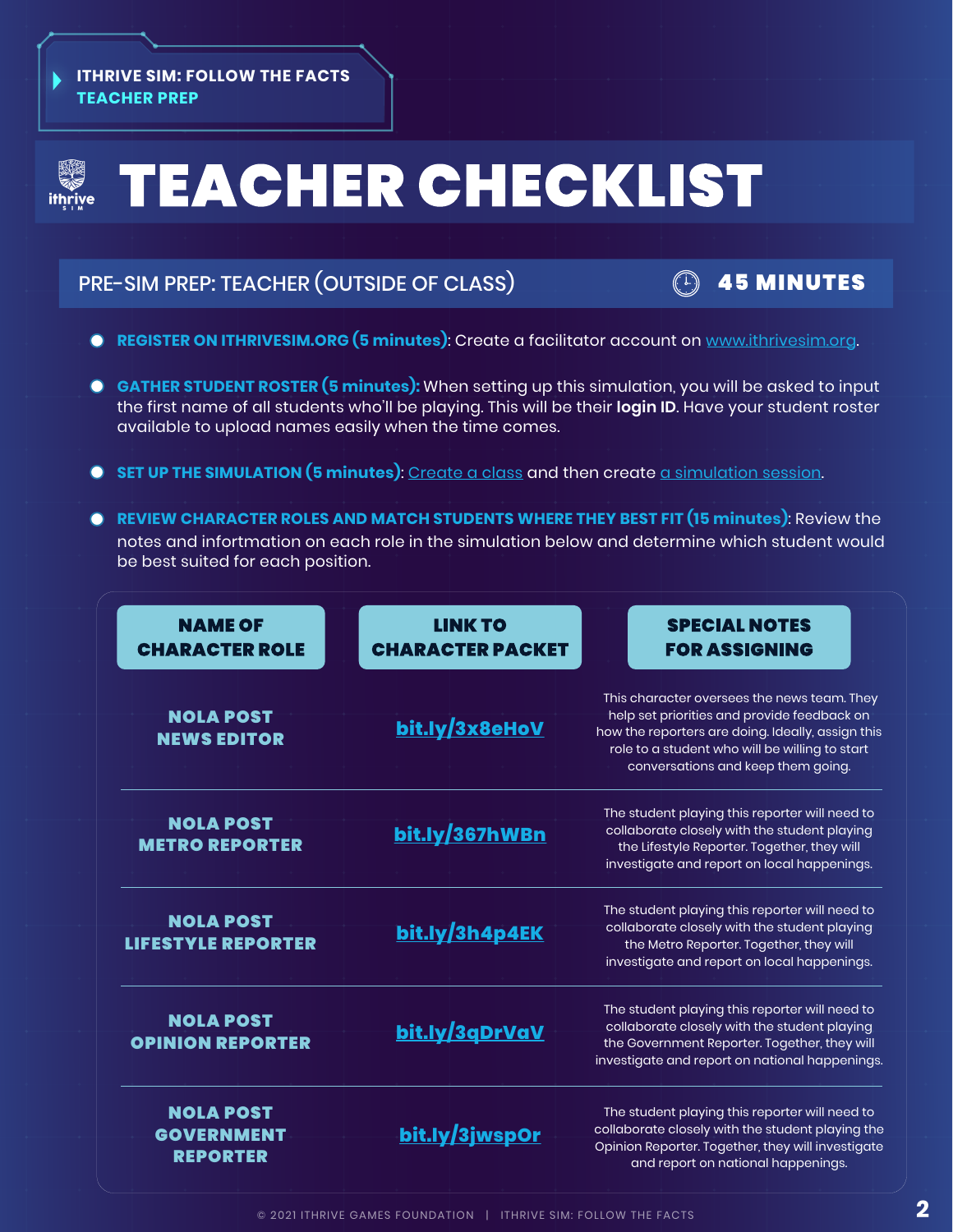**ASSIGN ROLES (5 minutes)**: Using your student roster, input your students' names and assign roles. If you have access to your students' email addresses, plug those in to send invites ahead of time. Your students will receive login information that will enable to access the *iThrive Sim* platform and resources specific to their role.

We recommend that you assign roles at least two days before playing *iThrive Sim: Follow the Facts* so that your **[students can log in to the platform](https://ithrivegames.notion.site/Get-Students-Logged-in-d04caec1a0e5402b82c9afa406f6c6f1)**, review the character sheet for their assigned role, watch a brief tutorial on how to navigate the *iThrive Sim* platform, complete the role reflection exercise and review the C.R.A.A.P. Tool (a resource that supports students in evaluating the quality of the sources they'll encounter in the simulation.

**REVIEW PRE-SIMULATION POWERPOINT (5-10 minutes)**: Look over the slides of the **[Pre-Simulation](https://docs.google.com/presentation/d/1CUBGXdiNv6dSXgV0TquedGN-mfS3jEVdjW3ByPvGCDM/edit?usp=sharing) [PowerPoint](https://docs.google.com/presentation/d/1CUBGXdiNv6dSXgV0TquedGN-mfS3jEVdjW3ByPvGCDM/edit?usp=sharing)** to familiarize yourself with the content before walking students through it.

### PRE-SIM PREP: IN CLASS **1999 The SIMUS CONSTRUCTER** 45 MINUTES

- **DEBRIEF ROLE REFLECTION EXERCISE (5 minutes)**: Invite volunteers to share questions or reflections about their characters based on their prep work.
- **PRESENT THE PRE-SIM POWERPOINT (30 minutes)**: Discuss the concepts presented and answer  $\bullet$ questions. You can view a PDF version of the PowerPoint **[here](https://ithrivegames.org/wp-content/uploads/2021/10/iThrive-Sim_-Follow-the-Facts-Pre-Sim-PowerPoint.pdf)**.
- **INTRODUCE VOCABULARY LIST (5 minutes)**: Share the simulation **[vocabulary](https://ithrivegames.org/wp-content/uploads/2021/06/FTF-Vocabulary-List.pdf) list** and go over any unfamiliar terms.
- **INTRODUCE THE RANKING SOURCES ACTIVITY (5 minutes)**: Consider completing one question  $\bullet$ from the **[Ranking](https://docs.google.com/document/d/1DBmbHDUhJkVvv6iHo5cIc7lBHcyQ2vgR-t4tS3jNJNI/edit?usp=sharing) Sources Activity** together as a class as an example.
- **ASSIGN [RANKING SOURCES ACTIVITY F](https://docs.google.com/document/d/1DBmbHDUhJkVvv6iHo5cIc7lBHcyQ2vgR-t4tS3jNJNI/edit?usp=sharing)OR HOMEWORK**: Students should complete the Sourcing activity on their own before the simulation. **Note:** An **[answer key](https://docs.google.com/document/d/1t7iEpye4qP-uQG9HlZCxvvNVd9r9fXH17XCX_thBuAw/edit?usp=sharing)** for this activity is available to you as the teacher.

# DURING SIM SESSIONS 1 (35 MIN) AND 2 (30 MIN)  $\qquad \qquad \textcircled{\tiny{\textcircled{\tiny{}}}}$  65 MINUTES

- [Ask students to log](https://ithrivegames.notion.site/Get-Students-Logged-in-d04caec1a0e5402b82c9afa406f6c6f1) in to *iThrive Sim* then start [the simulation session.](https://ithrivegames.notion.site/Start-a-Simulation-Session-b58fbf5929a94e698835e24bc50e4be8) Use this **[TEACHER](https://ithrivegames.org/wp-content/uploads/2021/06/FTF-Teacher-Observation-Log.pdf) [OBSERVATION LOG](https://ithrivegames.org/wp-content/uploads/2021/06/FTF-Teacher-Observation-Log.pdf)** to record your impressions as you watch the simulation unfold (if you are able to observe).
- Remind your students that **[THE C.R.A.A.P. TEST](https://ithrivegames.org/wp-content/uploads/2021/06/FTF-The-C.R.A.A.P.-Tool.pdf) TOOL** is accessible via the platform. They can  $\bigcap$ download the tool and consult it during the simulation when evaluating sources.